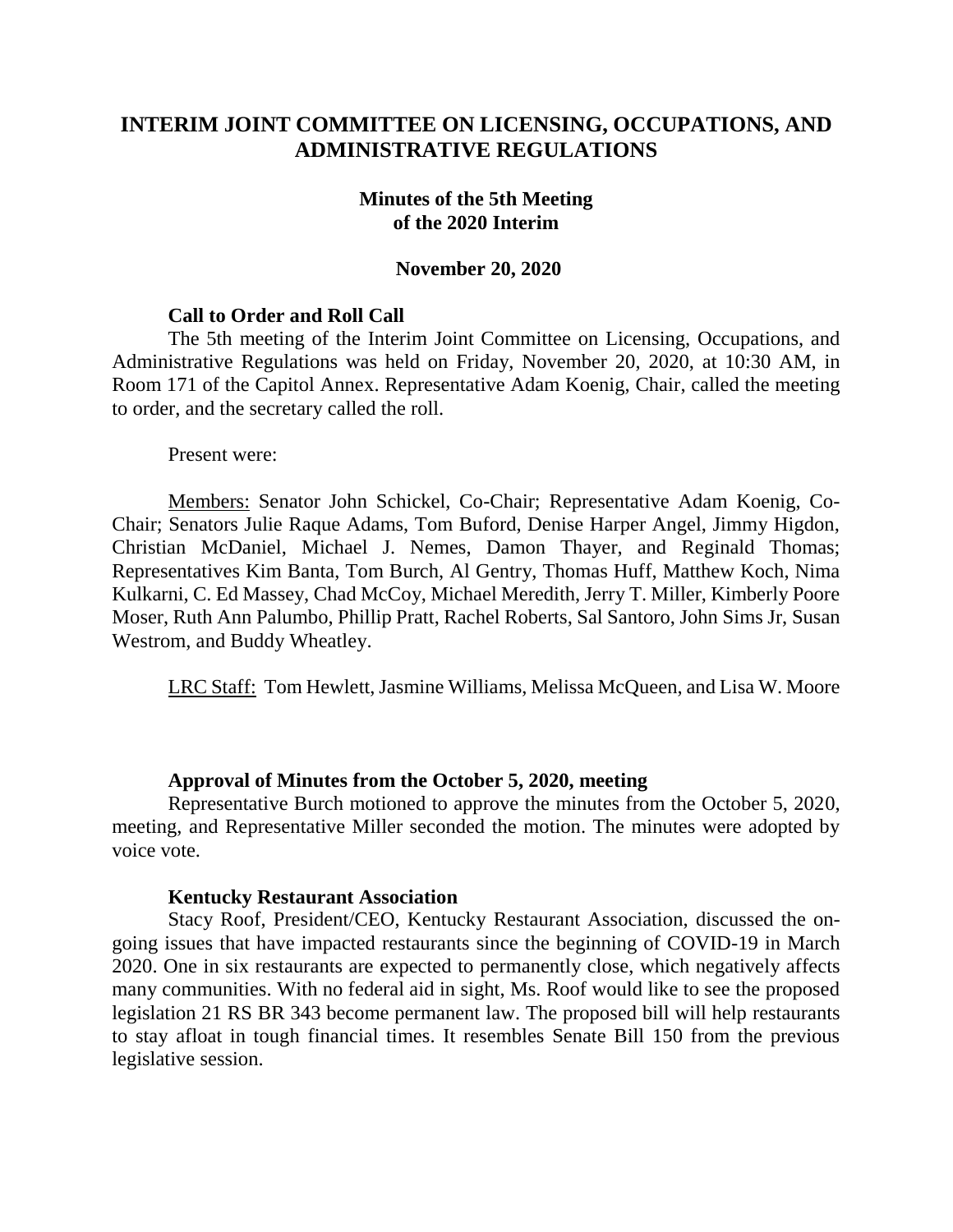Ms. Roof said consumers have responded favorably to the alcohol to-go sales that has been in effect under Governor Beshear's executive order. She said it has helped operators sell their inventory with the to-go food orders. Distillers and craft brewers are also supportive of the legislation. This is a lifeline that is much needed for struggling restaurants.

Ms. Roof said many of the over 7,000 hospitality businesses across Kentucky, including restaurants, taverns, bars, distilleries, retail sales operations, and tasting rooms have been closed or operating under reduced capacity for months, causing over 114,000 employees to be laid off or furloughed since the COVID-19 outbreak. This equates to 76 percent of restaurant operators having laid off or furloughed employees. She noted that 37 percent of operators say it is unlikely their restaurant will still be in business in six months without an additional relief package from the federal government.

Shannon Stiglitz, Senior Vice-President, Government Affairs, Kentucky Retail Federation, said it is expected to take two to five years for restaurants to overcome the financial hardship created from the pandemic. Many businesses have made significant economic investments to their facilities during the pandemic including ventilation systems, sanitizer, and plastic shields. Alcohol to go can provide restaurants with more net revenue than to-go food orders alone. Operational costs for restaurants are at an all-time high and any innovative ideas to make money are impactful.

Chairman Schickel said the proposed legislation is a good, commonsense lifeline. He said the Alcohol Beverage Control (ABC) Board is in support and has not identified any problems with the legislation. Some definitions may have to be tweaked in the future.

Senator Thayer said he has empathy for the restaurants in the Commonwealth. Governor Beshear's decision to close these establishments for three weeks is disastrous. He could have very easily reduced capacity size in restaurants rather than shutting them down completely and killing them economically. He would love to co-sponsor the alcohol to-go bill with Chairman Schickel and reiterated he hopes the shutdown is only three weeks and does not extend through Christmas.

Responding to a question from Representative Burch regarding restaurant liability for selling alcohol to go, Ms. Roof said prevention is never 100 percent, but there are many safeguards built into the legislation to keep consumers and businesses safe and free from liability. Similar to the wine to go bill that was passed many years ago, the container has to be sealed and not be within reach of the driver. It is the driver's responsibility to ensure the guidelines are followed. Ms. Stiglitz noted that drinking and driving is still against the law regardless of the fate of this bill. Representative Burch said Governor Beshear is trying to protect Kentuckians and he would like to see the restaurants remain open in a safe environment.

# **Kentucky Guild of Brewers**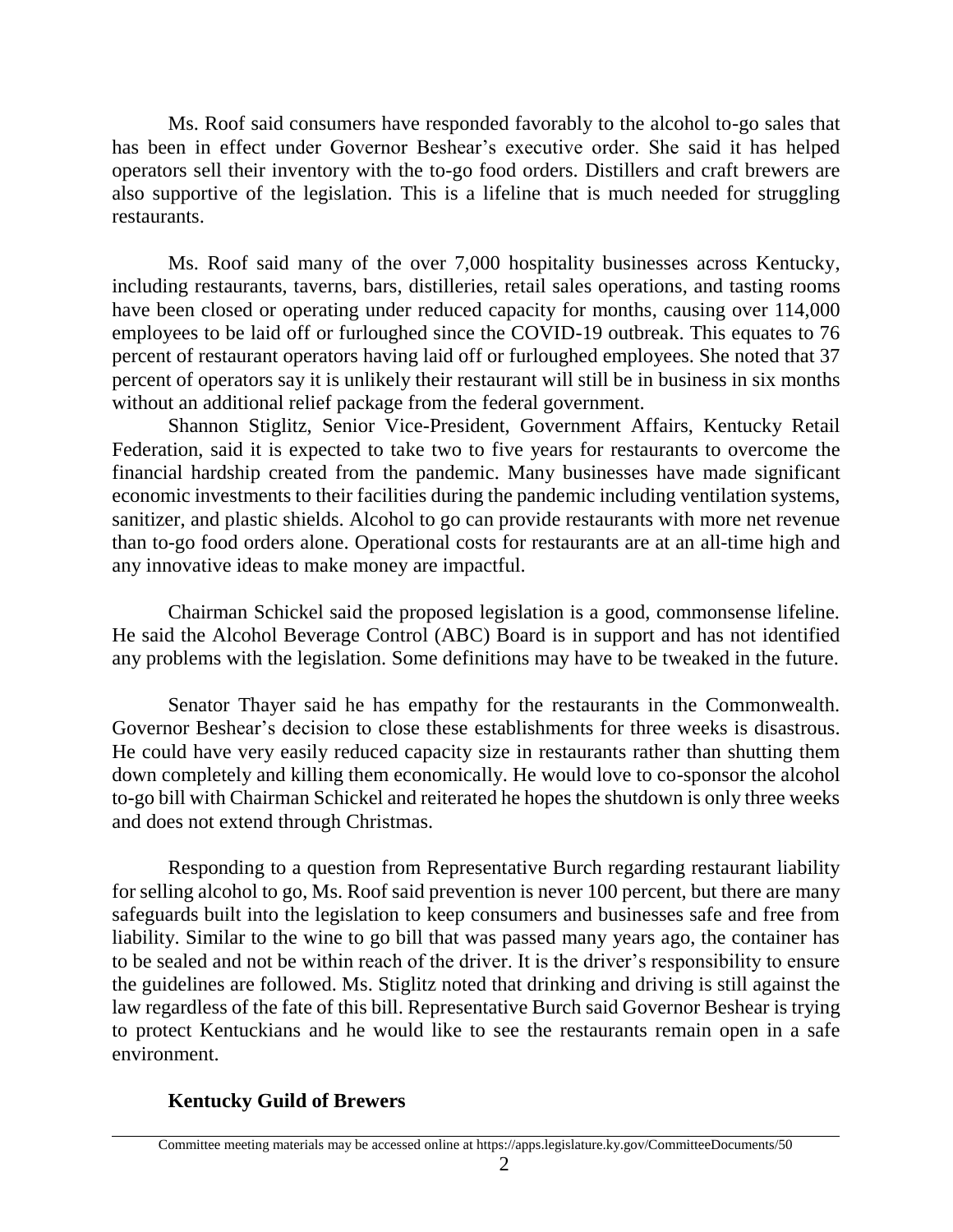Senator Julie Raque Adams said Kentucky microbreweries, or craft brewers, have been a growth industry in Kentucky. There are currently 88 Kentucky craft breweries, with five new breweries in the planning stage. Twenty-four microbreweries have expanded, or are in the process of expanding. The breweries generate \$872 million in annual economic activity to the Commonwealth. In 2019, Forbes ranked Kentucky in the top two states in the nation for growth and economic impact of microbreweries.

Senator Adams said the Kentucky Guild of Brewers (KGB) is asking the Kentucky General Assembly to update antiquated laws that do not align with current market practices, and to get government out of the way of business so they can compete and grow in both domestic and global markets. This industry has never come before the General Assembly seeking money, or reducing oversight. Instead, current and past requests have been to remove obstacles that have hindered growth or access to markets. She will resubmit Senate Bill 321 from the last session in the 2021 Kentucky General Assembly. It will permit limited self-distribution for microbreweries of up to 2,500 barrels, and addresses the inequities that exist in the statutorily required contractual arrangement between microbreweries and beer distributors. The proposed legislation does not seek to give microbreweries an advantage over distributors, but levels the playing field for both the microbrewer and the distributor.

Charlie Hamilton, President, KGB, said Kentucky's craft brewers provide more than 1,000 Kentucky jobs and, prior to COVID, had increased their employment by 15 percent. Amidst the pandemic, they have been forced to furlough or lay off many employees. Industry members have still invested an additional \$16.2 million in Kentucky this year, despite the pandemic and the delayed expansions. Continued growth (although slowed due to COVID) is occurring in new markets. Exporting has occurred to over 40 states and 20 different countries.

Mr. Hamilton thanked the committee members for the legislative change to the sales and use tax on manufacturing equipment during the 2019 Regular Session. Microbreweries are more than just manufacturers in the Commonwealth. Beyond being a manufacturing growth industry in Kentucky, the KGB members operates "tap rooms," and many operate full service restaurants. Like other on-premises retailers, such as restaurants and bars, the KGB is part of the state's hospitality and tourism industry.

Last year Louisville received national notice as a craft brewery destination city. Kentucky tap rooms are tourist destinations and local community hubs for residents. The KGB is a member and the Brewgrass Trail experience, and brings numerous festivals and partners for the Kentucky Proud beer series.

Mr. Hamilton said each year, the KGB has come before the General Assembly and various committees to provide updates and have been able to report significant growth, increased production, millions in investments and job creation and sustained commitment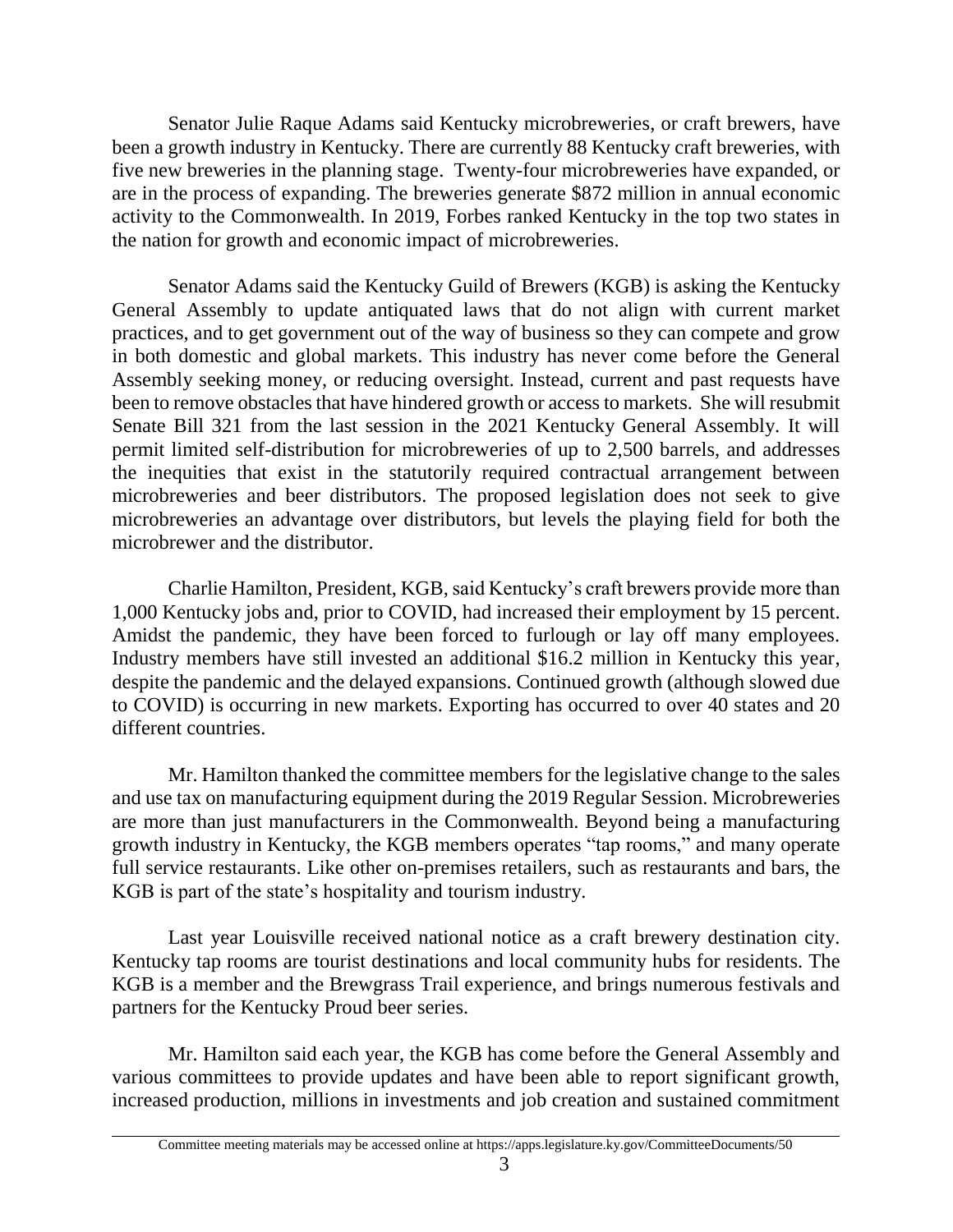to the local communities and local charitable organizations, but not this year. COVID is impacting all industries but has hit independent craft brewers particularly hard. All small independent locally owned businesses require significant capital investment to open. Microbreweries are the smallest producers.

Adam Watson, Government Relations, KGB, said pre-COVID craft brewers had the highest growth, but now those same local or regional breweries are suffering the greatest impacts from COVID. Nationally, two percent of all microbreweries will not reopen. They have lost three in Kentucky, and at least ten are identified "at risk". A 13 to 32 percent decrease is forecasted in product trade, which will have impact on materials, and beer sales. On-premise draughts were down 80 to 90 percent in past COVID months. It has started to recover some, only down now 25 to 40 percent. Overall, sales are likely to be down 50 percent according to the national Brewers Association.

Mr. Watson said financial impacts are vast especially with civic unrest and the closure of downtown Louisville. The impacts on other-premise retailers, such as other restaurants and bars, and grocery stores all have an impact on the industry. The closures, reduced capacity, limited hours of operation, and the mandatory curfew all impact supply in local markets which are key priorities.

Mr. Watson said on-site sales are down, volume is down, distributor orders are down, and there has been complete cancellation of events. Additionally, operational costs have increased with increases in raw materials and sourcing. There have also been can shortages, and a decrease in the availability of CO2. Businesses that could pivot to carryout have done so. Profits this year will be substantially down, if any are realized at all, limiting reinvestment and expansions. The alcohol shipping bill, if it would have been enacted, would have helped to offset losses. Other states have shown that on-line sales can provide a lifeline. Despite PPP and limited operations, layoff and furloughs still range from 10-80 percent of the workforce. Many workers faced difficulty in getting Unemployment Insurance benefits. Although growth is still up, it was the slowest growth in the 11 quarters reported.

Mr. Watson said COVID-related restrictions on businesses included mandated closures, then 25 percent capacity, then 50 percent required capacity reductions, no bar service, and service only at tables, which adds additional costs. Modifications to outdoor spaces for those who have them, have been costly. There has also been a mandated curfew. He said the KGB members are doing all they can to assure compliance with the Healthy at Work Guidelines, and all Executive Orders. Much work is left to do to rebuild customer confidence and hopefully regain customers once fully reopened. It is imperative to be able to safely reopen at normal capacity.

Mr. Watson discussed legislative changes needed by the craft brewery industry during the 2021 Regular Session. They included contract equity and seeking to assure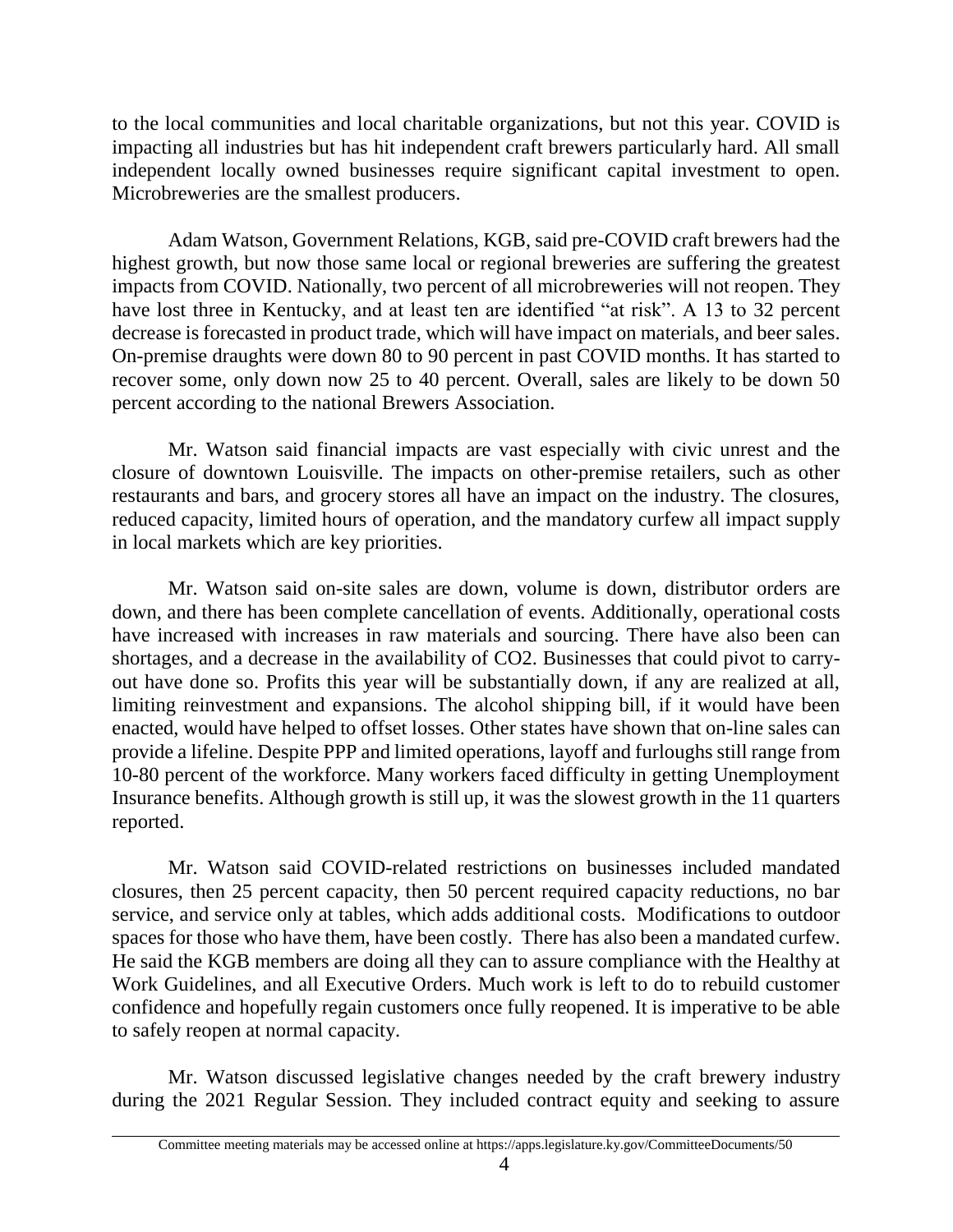current contracting provisions are equitable to both parties, and adopting nationally accepted standards related to brand value. He said the KGB supports limited selfdistribution, not to exceed 2,500 barrels. In other states who utilize self-distribution, this has been a lifeline for microbrewers. Finally, align statutory provisions with modern business practices, while reducing barriers. This applies only to beer, and there is not a similar statute for wine or distilled spirits. Changes would only apply to contractual distribution agreements between microbrewers and beer distributors.

## **Kentucky Distillers' Association**

Bryan Alvey, Senior Director of Governmental and External Affairs, Kentucky Distillers' Association (KDA) discussed 2021 legislation session priorities. Bourbon is very popular, but the on-going trade war has hindered global growth. The trade war with China and the European Union is threatening distilleries across the United States and in Kentucky. Kentucky spirits exports are down more than 30 percent through the first half of 2020, after years of double-digit growth, and exports are on track to be their lowest in a decade. The Kentucky Bourbon Trail visitors made nearly 2 million stops at 37 participating distilleries in 2019. More than 70 percent of those visitors came from outside the state. The top issue for bourbon tourists is direct-to-consumer shipping. The COVID pandemic has also hit distilleries hard, as sales at bars and restaurants have plummeted and smaller distilleries struggle to keep their doors open.

The KDA supports several initiatives to attract more visitors to the state and help distilleries reach their "Napa Valley" potential, especially as they rebound from the pandemic. The KDA will continue to advocate to modernize and streamline Kentucky's new Direct-to-Consumer shipping laws, and to reform distillery gift shop sales to remove wholesale taxes on bottles that never pass through a wholesaler, a privilege that wineries and breweries already enjoy. The KDA supports allowing the sale of private barrel selections and exclusive bottles at distillery gift shops, a privilege already given to wineries, breweries, and distillers around the world. Finally, the KDA supports making retail cocktails-to-go and bottle sales at restaurants permanent, continuing the temporary success of these sales during COVID.

Mr. Alvey said distilling is the highest taxed among all 532 manufacturing industries in Kentucky. Kentucky is only one of two states with a wholesale tax on alcohol (South Dakota is the other at two percent). Kentucky ranks fifth highest among all market states in spirits taxes. Kentucky is the only place in the world that taxes aging barrels of spirits.

The KDA supports several initiatives to streamline and reform spirit taxes. He suggested exploring ways to make Kentucky's antiquated tax system on alcohol more efficient and effective in today's marketplace. The KDA opposes any effort to increase alcohol taxes, and supports eliminating the barrel tax, or giving distillers full relief from this discriminatory tax.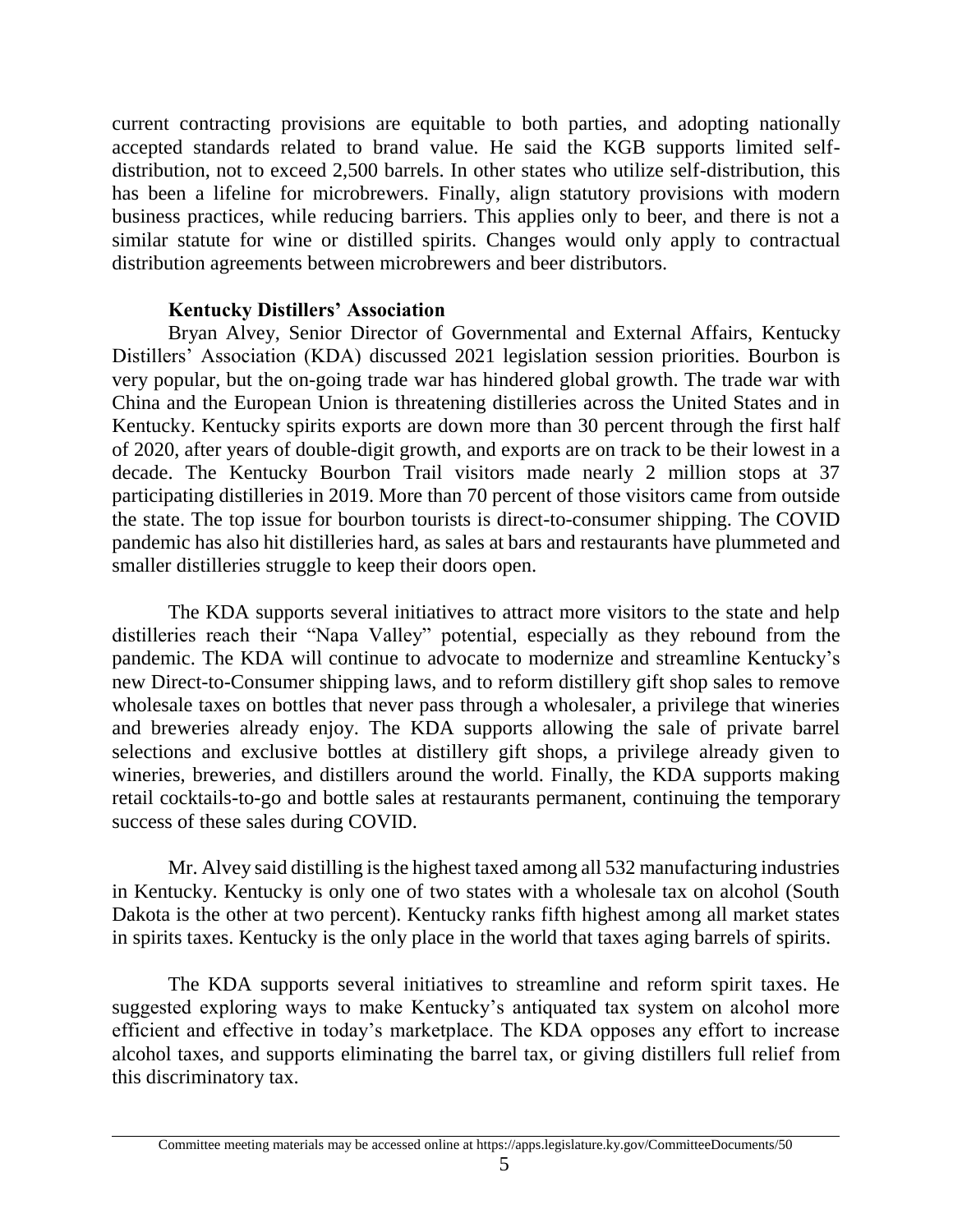Kentucky distilleries rose to the challenge during the COVID crisis and began producing and donating hundreds of thousands of gallons of much needed hand sanitizer for hospitals, first responders, and front-line workers. The KDA supports initiatives to provide liability protection for distilleries and other businesses that provided temporary and targeted relief during the shortage of PPE and other critical goods and services.

Kentucky distilleries buy more than nine million bushels of corn and other grains from Kentucky farmers, which is more than half of all distillery corn purchased. As those grains are cooked and fermented in the distillation process, spent grains are a byproduct that is left over. These byproducts are perfect for feeding livestock on the farm and other agricultural applications. The KDA believes that distillers grains should not be classified as industrial waste, especially since petroleum byproducts are not classified as an industrial waste. Distillers spent grains and other byproducts are agriculture in nature and should be listed that way in state environmental regulations.

Senator McDaniel said direct shipping can be a lifeline for businesses hard hit by the pandemic. He is introducing a bill in January that will remove direct shipping from any regulatory or taxation process for the next year. He said Kentuckians want this and deserve this service. Direct shipping can also save struggling businesses from closing.

Senator Thayer discussed the importance of removing artificial barriers from free enterprise. He said the wish list from KDA gets longer, but Kentucky has come a long way from the prohibition days.

# **Kentucky Board of Embalmers and Funeral Directors**

Greg Lakes, Chairman, discussed proposed legislation changing the fee structure so the board can be self-sustaining. They tend to have a deficit each year and have to ask the state for assistance. These small fee structure changes would make the office selfsustaining and bring the office into the  $21<sup>st</sup>$  century.

Responding to a question from Chairman Schickel regarding licensees and fee structures, Ms. Christie Moffett, Executive Director, said the licensees pay the fees. The licensees include embalmers, funeral directors, and funeral establishment. Mr. Lakes said the Funeral Directors' Association has endorsed the proposed legislation and is in support of the fee structure change. Chairman Schickel recommended ensuring that all licensees have bought in, or the legislation can quickly turn unviable.

Senator Thomas said the Kentucky Board of Embalmers and Funeral Directors should have the latitude to set the fees to be self-sustaining as they see fit. He said this would be very similar to the Kentucky Bar Association deciding its fee schedule, and attorneys' fees can change year to year depending on need.

# **Department of Charitable Gaming**

Committee meeting materials may be accessed online at https://apps.legislature.ky.gov/CommitteeDocuments/50